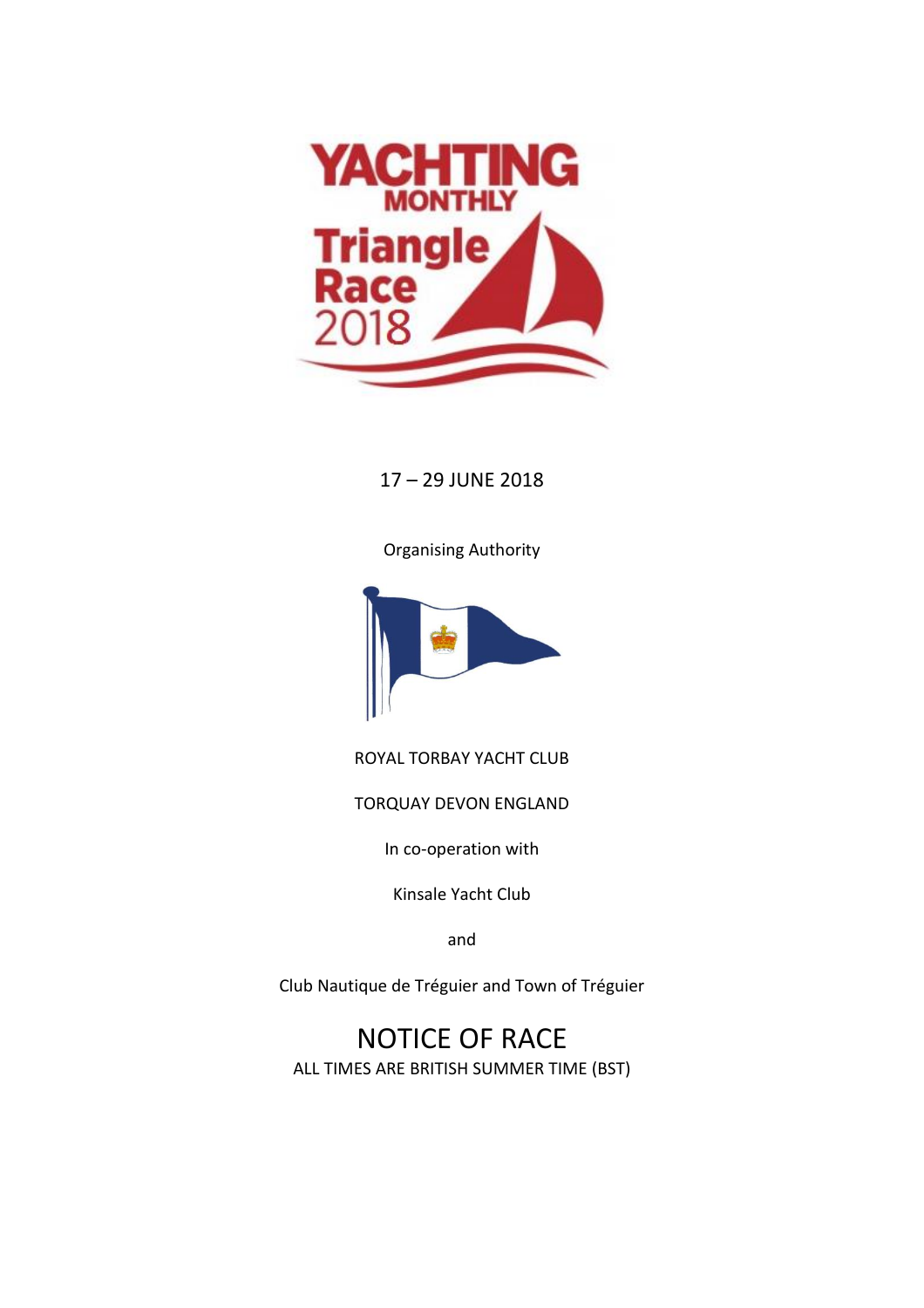# 1 RULES

1.1 The race shall be governed by the rules as defined in The Racing Rules of Sailing.

1.2 The Equipment Rules of Sailing shall apply to the extent that they apply.

1.3 The ISAF Offshore Special Regulations Category 2 Monohulls that are in force on the 10 June 2018 shall apply.

1.4 The International Rules for the Prevention of Collision at Sea shall apply.

1.5 The IRC rules Parts A, B and C (effective 1st January 2018) shall apply, subject to the following amendments:

1.5.1 For the purpose of IRC rule 21.1.5(d) the race is not a regatta on consecutive days.

1.5.2 IRC rule 21.1.5(e) is deleted and a spare mainsail may be used during the race.

1.5.3 Rules 22.4.1 and 22.4.2 are deleted and replaced as follows:

The maximum number of crew that may sail aboard a boat shall be not more than two.

Only one IRC Certificate shall be used for the whole event. See Rule 8.2.1.

1.6 In the event of a language conflict, the English version shall prevail.

## 2 ELIGIBILITY OF BOATS

2.1 The race, in principle, is open to seaworthy Cruiser or Cruiser Racer Monohull boats of any type or nationality, provided that the length on deck is not less than 25 feet (7.62 metres). Smaller stretched boats shall not be permitted.

2.2 Unless the consent in writing of the race committee is obtained, no boat shall race unless she complies with World Sailing OSR Cat 2 3.04, Stability - Monohulls (updated Jan 2017).

2.3 British Boats shall be registered under the Merchant Shipping Act 1995 or with the Small Ships

Register. Overseas boats shall be registered with the equivalent authority in their own country.

2.4 Boats must have completed a non-stop qualifying cruise between 1 January 2018 and before arrival in Torquay, of not less than 125 nautical miles, measured on the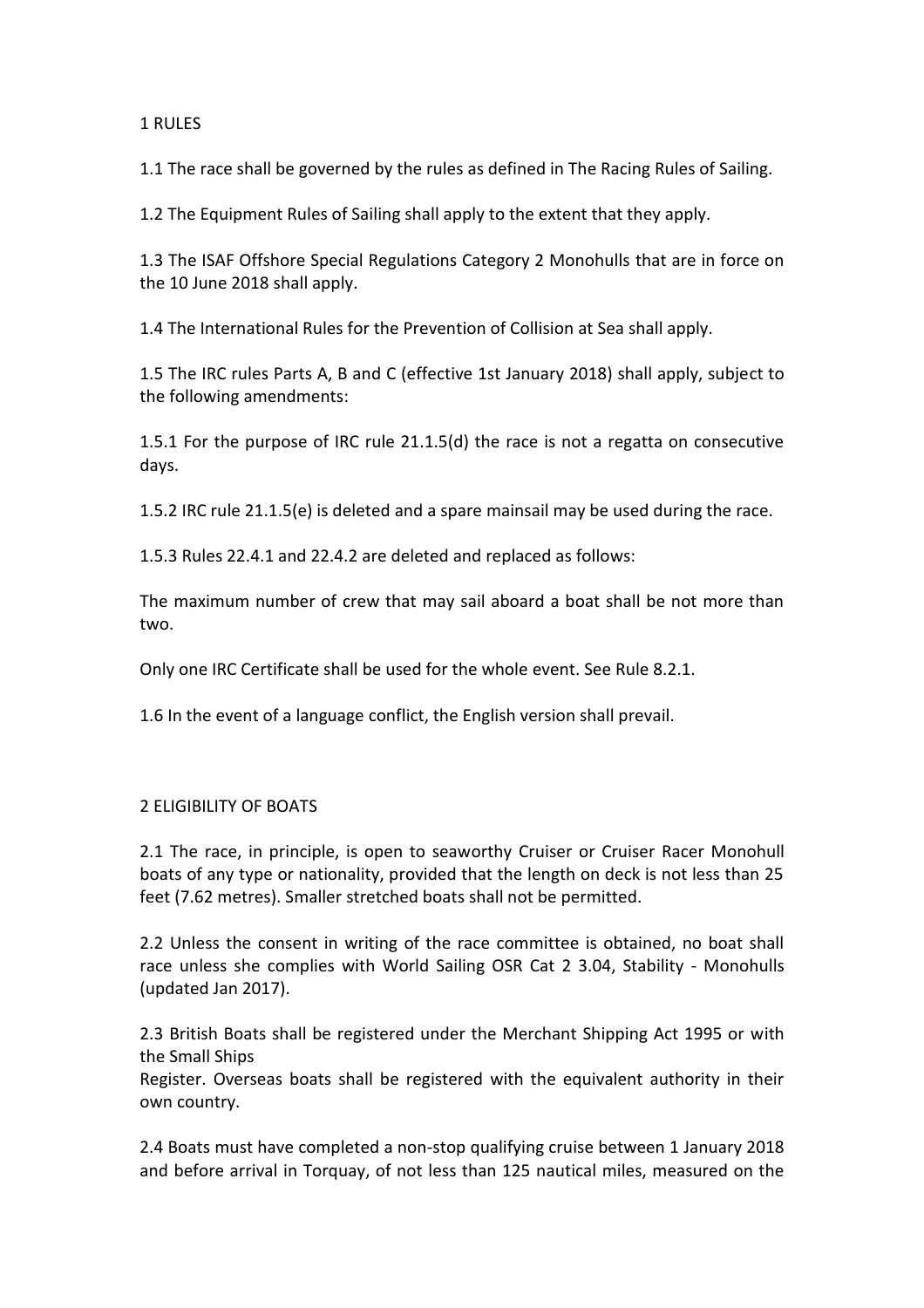rhumb line course, with the race crew only on board and in the configuration in which the boat shall compete. The cruise must be completed under sail alone but dispensation for the use of motor under special circumstances may be given by the race committee. Evidence of the cruise in the form of a detailed log must be submitted not later than 1500 on Saturday 16th June 2018. Boats wishing to register in Kinsale must complete the qualifying cruise and submit the log no later than 1500hrs on Thursday 21st June to the

race committee.

2.5 Competing in previous Triangle Races in 2014 or 2016, or similar two-handed events with the same crew and vessel since 1 January 2014 shall satisfy the requirement of paragraph 2.4. Evidence of competing in such events must be submitted in accordance with paragraph 2.4 above.

# 3 ELIGIBILITY OF CREW

3.1 An entry shall consist of a sailing boat with a named crew of two persons. The skipper must be 21 years of age or older and the crew 18 years of age or older at the start of the race. Both skipper and crew must possess substantial experience of making open sea passages of several days duration, and must be competent in coastal navigation by day and night. Either must be capable of taking charge of the boat in any conditions.

3.2 The boat must be sailed for the whole race by the crew named on the entry form and by no one else, except during the stopovers. In exceptional circumstances, the race committee may authorise a change of crew; such authorisation must be requested and made in writing.

## 4 ENTRIES

4.1 The number of entries to be accepted for the race is 50. At its absolute discretion, the race committee may accept further entries. The race committee reserves the right to open a waiting list should this be deemed necessary.

4.2 An entry shall be submitted on the official entry form to: The Triangle Race, Royal Torbay Yacht Club, 12 Beacon Terrace, Torquay, Devon TQ1 2BH by 31 May 2018.

4.3 This must include the entry fee, and a résumé of the crews experience and qualifications including certificates relating to courses required under Offshore Special Regulations Category 2.

4.4 Late entries may be accepted by the race committee.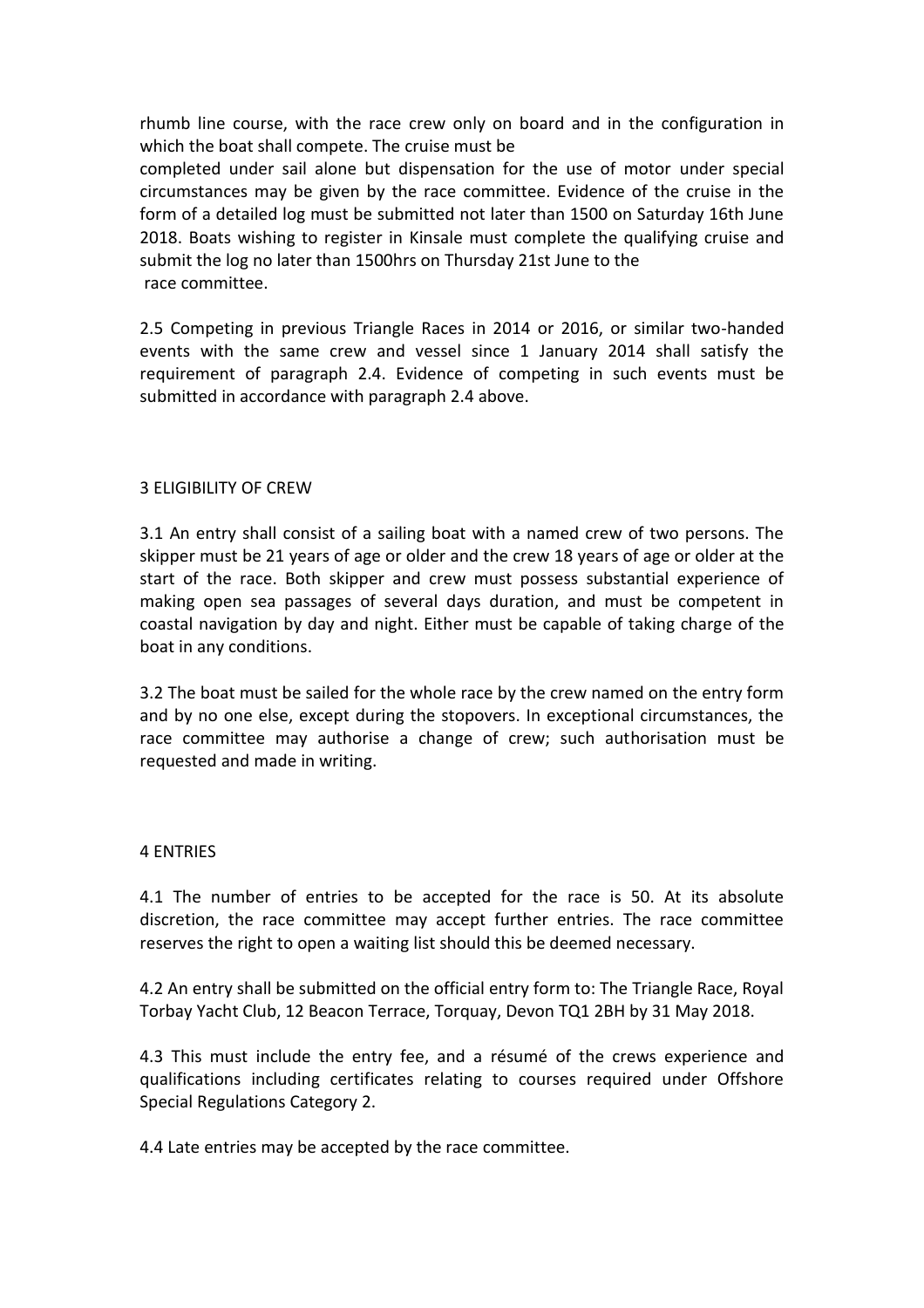4.5 To reserve your entry please e-mail admin@rtyc.org with your name and sail number. Then submit your entry form with payment by 31 May 2018.

## 5 FEES

5.1 The Entry Fee shall be £550.00 which must be paid in pound sterling by Bank Transfer, by cheque from a United Kingdom Bank Account, or by a debit card as per the entry form. Entrants shall be liable for any bank charges incurred in negotiating non pounds sterling payments etc.

5.2 Entries shall not be valid until payment is received.

5.3 No entry fee shall be returned after 31 May 2018.

5.4 Cheques or other instruments should be made payable to Royal Torbay Yacht Club.

## 6 HANDICAP

6.1 Boats shall hold a valid IRC rating certificate issued for the configuration in which the boat shall race.

6.2 IRC rating certificates shall not be amended after 0001 on 10 June 2018.

## 7 CLASSES

7.1 The limits for each class are defined solely by IRC TCC:

Class 1 - TCC 1.000 and above

Class 2 - TCC 0.945 to TCC 0.999

Class 3 - TCC 0.944 and below

7.2 The rating bands for classes may be amended to achieve an even spread of numbers in each class. If numbers in some classes are small, classes may be amalgamated or deleted.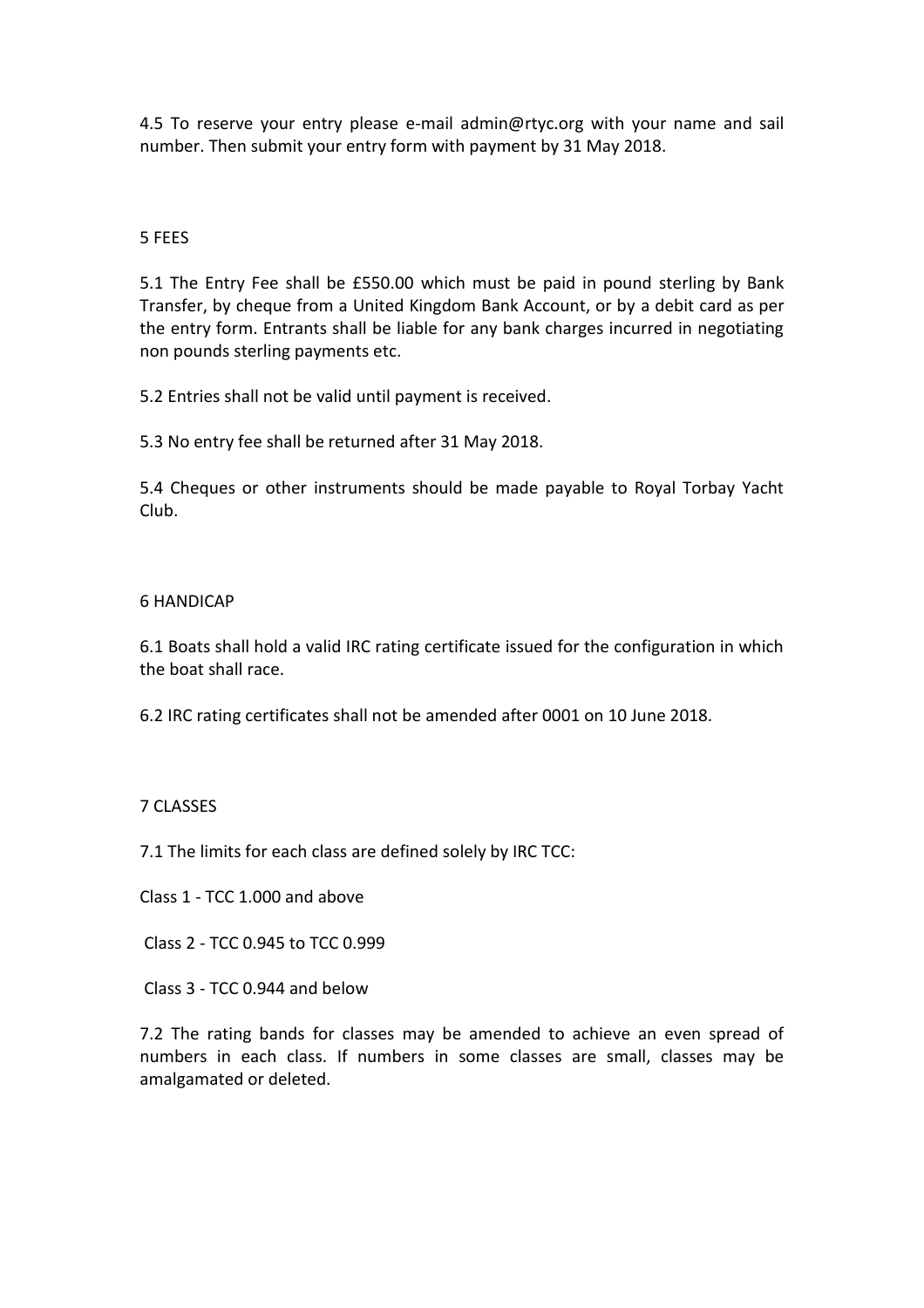# 8 SPECIAL RULES TO BE INCLUDED IN THE SAILING INSTRUCTIONS

8.1 Boats on registration shall be issued with Race Battle Flags, which must be flown on arrival and during stopovers at each port.

8.2 Self-steering devices, whether using stored energy or not, may be used and rule 52 is amended accordingly.

8.3 Passing vessels may be requested to report the boats position and rule 41 is amended accordingly.

8.4 Whilst racing, boats may enter other ports or anchorages and may use their engines or be towed when entering or leaving. However any such use must be logged and a declaration made to that effect. The boat must recommence racing from the point at which the engine or tow was used. Rule 41 is amended accordingly.

8.5 When in harbour or at anchor, either at stopover ports or other ports, the crew may obtain assistance from any local sources. They may carry out repairs and embark stores such as fuel and water. They may not be assisted by a maintenance team especially organised in advance to take over repairs or maintenance of that particular boat. Repairs and renewals shall be logged and the log must be produced to the race committee if required.

8.6 All boats must be fitted with an inboard engine and have enough fuel on board to motor a distance of at least 100 nm.

8.7 No dogs, cats, birds or other pets may be carried on boats.

8.8 Boats are required to report by VHF marine channel 72, their ETA at stopover ports and on their return to Torquay at least 30 minutes before arrival at the port.

## 9 REGISTRATION

9.1 Boats and crews must be in Torquay, and have reported to the Race Office, by 1500 on Saturday 16 June 2018 and failure to meet this requirement may result in a penalty assessed in accordance with Clause 12 of this Notice of Race. Boats wishing to register in Kinsale must do so before 1500 on Thursday 21st June but will not be eligible for overall Triangle or first leg prizes.

9.2 At the time of reporting they must present any paperwork not previously checked e.g. qualifying log, IRC Certificate that the boat will use for the whole event etc. The Race Office at Royal Torbay

Yacht Club shall operate from 1000 on Friday 15 June 2018.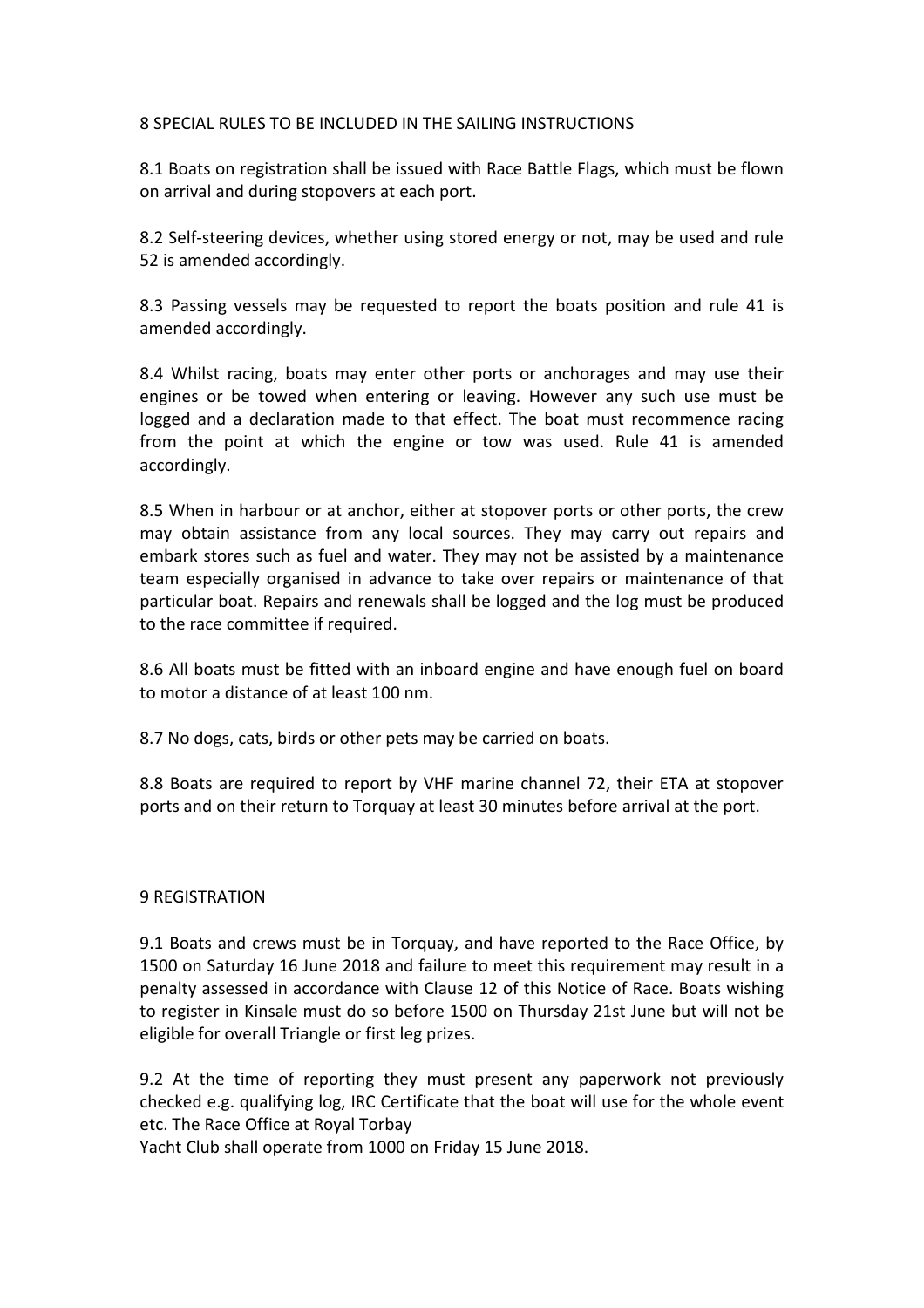10 SCHEDULE

10.1 Registration shall be at Royal Torbay Yacht Club clubhouse as follows:

Friday 15 June 2018 1000 – 1800

Saturday 16 June 2018 1000 – 1500

Registration at Kinsale Yacht Club shall be as follows:

Thursday 21st June 2018 1200-1500

10.2 The race will consist of three legs: -

Torquay to Kinsale, Kinsale to Tréguier and Tréguier to Torquay.

10.3 The start of each leg is programmed as follows:

Torquay to Kinsale 1200 BST Sunday 17 June 2018

Kinsale to Tréguier 1200 BST Friday 22 June 2018

Tréguier to Torquay 1100 BST Wednesday 27 June 2018

Prize Giving 1300 BST Friday 29 June 2018

10.4 Social events are planned for all three ports and the race has been planned so that the crew will have time to attend and enjoy such events.

10.5 The race committee may amend the programme and the course/s to be sailed due to weather conditions during the event so as to produce a satisfactory series of races.

#### 11 SAILING INSTRUCTIONS

The Sailing Instructions will be available after Midnight on 10 June 2018 on the RTYC Triangle website or on completing registration.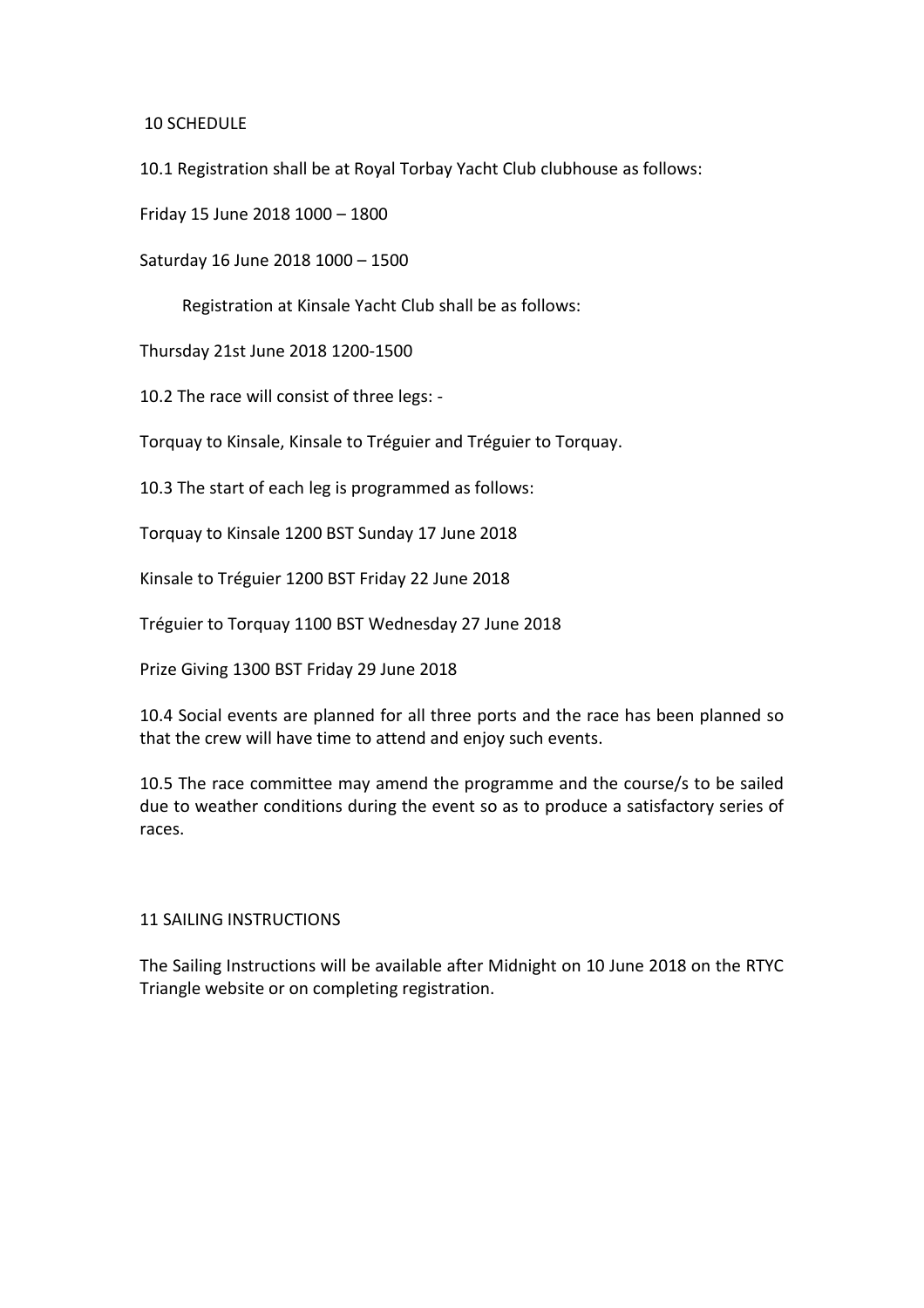## 12 PENALTIES

Rule 64.1 (a) and (c) are amended as follows:-In substitution for the penalties specified, the protest committee may penalise boats by adding additional time. Such penalties may be awarded for:

(a) A breach of the rules.

(b) Late arrival in Torquay (NOR 9.1) in which case the penalty shall be applied to the first leg.

(c) Late deposit of a declaration.

## 13 SCORING

13.1 The Low Point System of Appendix 'A' shall apply. The race consists of three legs. For the purposes of Appendix A each leg is considered to be a separate race and the three races constitute a series.

Each boat's total series score shall be the sum of her score for each leg. This modifies rule A2 in that there is no discard.

13.2 A tie in the total score shall be broken by their respective places in the Kinsale to Tréguier leg. In the event that the tie is not thereby broken, the prize(s) shall be shared. This modifies rule A8.

#### 14 BERTHING

Free berthing will be available on Haldon Pier or Town Dock from Thursday 14 June 2018 until the start and from arrival until Saturday 30 June 2018. Berthing in the MDL Marina is not covered.

Berthing at Kinsale and Tréguier is also included.

## 15 HAUL-OUT AND UNDERWATER ACTIVITY RESTRICTIONS

Boats shall not be hauled out or dived on from 1600 on Saturday 16 June 2018 until finishing back in Torquay

except with, and according to the terms of, prior written permission of the race committee.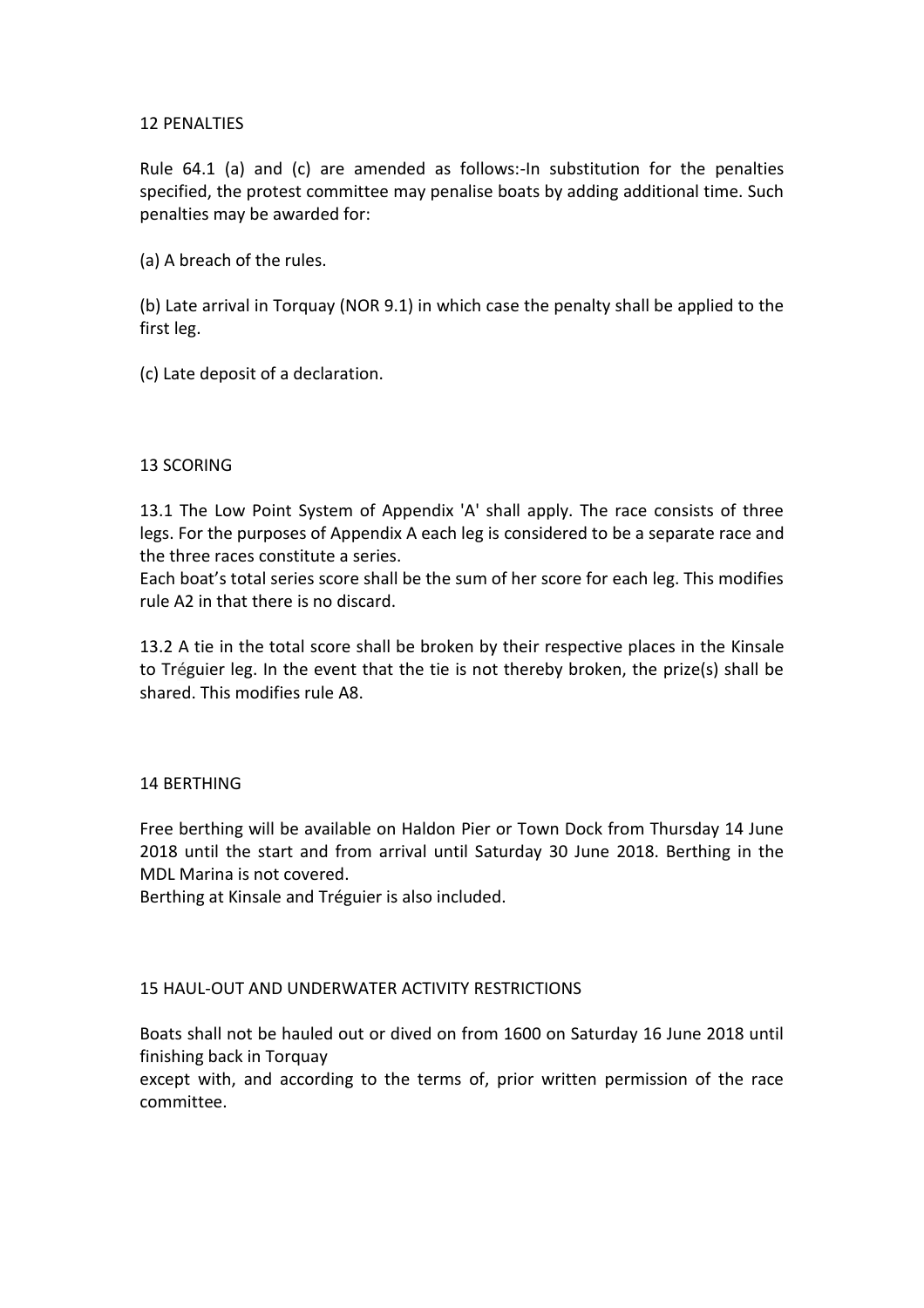## 16 RADIO COMMUNICATION

Race information will be given on VHF marine channel 72.

#### 17 PRIZES

Prizes shall be awarded to successful boats in each class, overall for each leg and for the overall race. Full details of prizes shall be given in the Sailing Instructions.

#### 18 RISK STATEMENT

18.1 Boat (Yacht) racing can be dangerous. The attention of persons in charge is drawn to Fundamental

Rule 4 Decision to Race which states: "The responsibility for a boat's decision to participate in a race or to continue racing is hers alone" and to Offshore Special Regulation 1.02.1 which begins

"The safety of a boat and her crew is the sole and inescapable responsibility of the person in charge…."

18.2 Royal Torbay Yacht Club and other organising clubs accept no responsibility or liability for loss of life or injury to skipper or crew or others, or for the loss of, or damage to, any vessel or property.

18.3 The skipper and crew shall be held jointly responsible for the conduct of the boat's crew before, during and after a race. Misconduct may result in both the person in charge and crew being excluded from future races and renders a boat liable to disqualification.

18.4 The race committee shall make starting signals unless in their opinion it is manifestly unsafe for any of the boats entered to remain in the vicinity of the starting line. Each boat shall exercise her responsibility under Fundamental Rule 4 Decision to Race and decide whether or not to start or to continue to race.

18.5 No boat shall be accepted as an entry unless the skipper and crew of the boat has, before the start of the race, signed a declaration in the terms set out in the entry form.

18.6 The attention of the crew is drawn to rule 1.2 Life-saving Equipment and Personal Floatation Devices "Each competitor is individually responsible for wearing a personal flotation device adequate for the conditions." See also Offshore Special Regulation 5.02.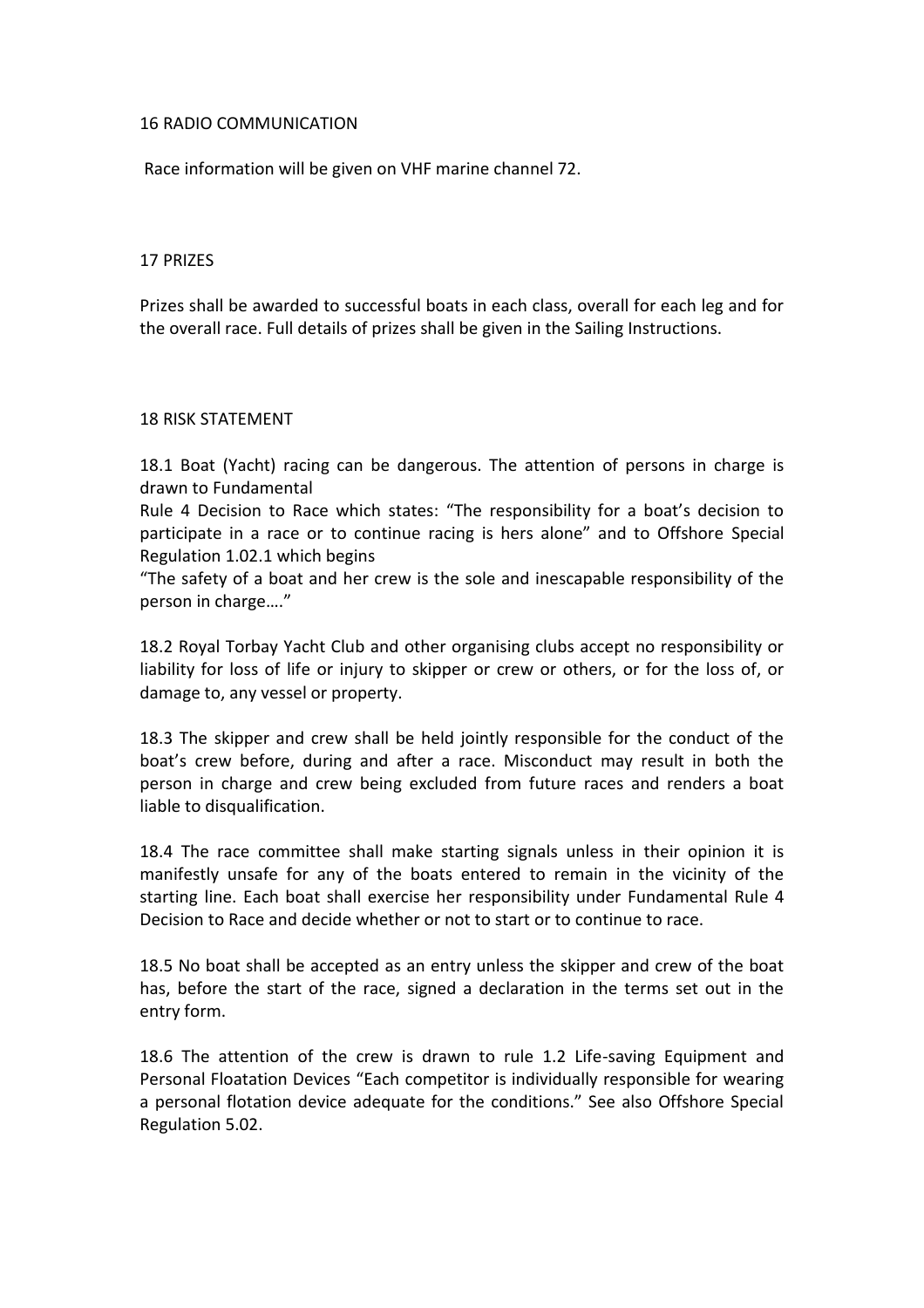18.7 Sailing is by its nature an unpredictable sport and therefore inherently involves an element of risk.

By taking part in the event, each competitor agrees and acknowledges that:

(a) They are aware of the inherent element of risk involved in the sport and accept responsibility for the exposure of themselves, their crew and their boat to such inherent risk whilst taking part in the event;

(b) They are responsible for the safety of themselves, their crew, their boat and their other property whether afloat or ashore;

(c) They accept responsibility for any injury, damage or loss to the extent caused by their own actions or omissions;

(d) Their boat is in good order, equipped to sail in the event and they are fit to participate;

(e) The provision of a race management team, patrol boats and other officials and volunteers by the event organiser does not relieve them of their own responsibilities;

(f) The provision of patrol boat cover is limited to such assistance, particularly in extreme weather conditions, as can be practically provided in the circumstances;

(g) They are responsible for ensuring that their boat is equipped and seaworthy so as to be able to face extremes of weather; that the crew is sufficient in experience and fitness to withstand such weather; and that the safety equipment is properly maintained, stowed and in date and is familiar to the crew.

## 19 INSURANCE

The boat is required to hold adequate insurance including third-party cover of not less than £3,000,000 and it is the owner or owner's representative's sole and inescapable responsibility to ensure that the insurance is in place and is adequate. No responsibility will be accepted by Royal Torbay Yacht Club, Kinsale Yacht Club, Club Nautique de Tréguier or any other party involved in the organisation of the race.